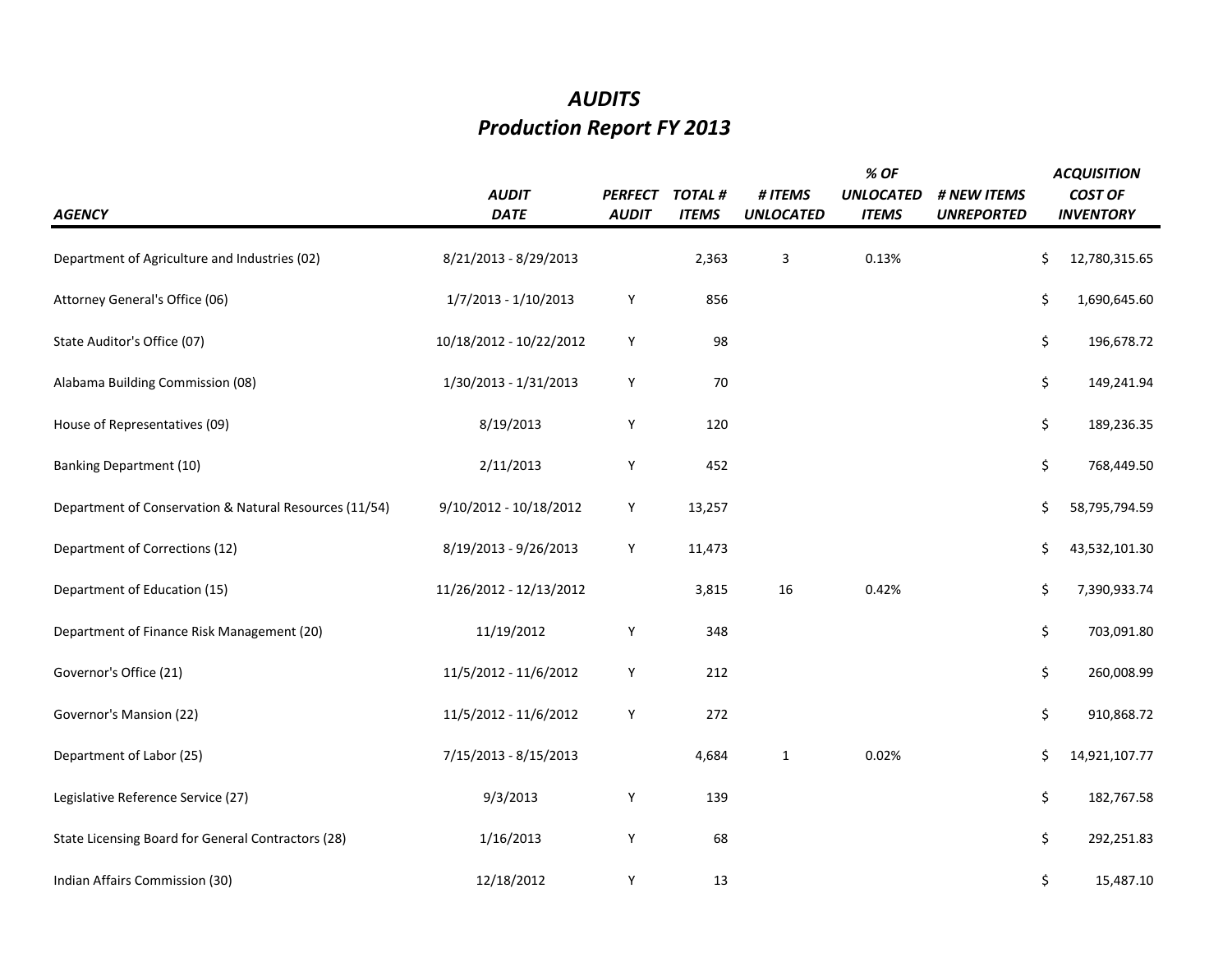|                                                  | <b>AUDIT</b>            | <b>PERFECT</b> | TOTAL#       | # ITEMS          | % OF<br><b>UNLOCATED</b> | # NEW ITEMS       | <b>ACQUISITION</b><br><b>COST OF</b> |
|--------------------------------------------------|-------------------------|----------------|--------------|------------------|--------------------------|-------------------|--------------------------------------|
| <b>AGENCY</b>                                    | <b>DATE</b>             | <b>AUDIT</b>   | <b>ITEMS</b> | <b>UNLOCATED</b> | <b>ITEMS</b>             | <b>UNREPORTED</b> | <b>INVENTORY</b>                     |
| Board of Pardons and Paroles (31)                | $6/10/2013 - 6/27/2013$ |                | 2,152        | 3                | 0.14%                    |                   | \$<br>6,787,951.73                   |
| State Personnel Department (32)                  | 10/23/2012 - 10/25/2012 | Υ              | 606          |                  |                          |                   | \$<br>1,508,840.62                   |
| Alabama Historic Ironworks Commission (33)       | 12/17/2012              | Υ              | 186          |                  |                          |                   | \$<br>675,817.66                     |
| Public Service Commission (36)                   | 2/11/2013 - 2/20/2013   | Υ              | 622          |                  |                          |                   | \$<br>1,523,181.00                   |
| Alabama Real Estate Commission (38)              | 1/7/2013 - 1/9/2013     | Υ              | 397          |                  |                          |                   | \$<br>712,661.30                     |
| Department of Tourism (39)                       | 4/8/2013 - 6/6/2013     |                | 144          | $\mathbf 1$      | 0.69%                    |                   | \$<br>260,808.01                     |
| Department of Revenue (40)                       | 10/29/2012 - 11/14/2012 | Υ              | 3,460        |                  |                          |                   | \$<br>6,705,537.37                   |
| State Senate (41)                                | 9/9/2013 - 9/12/2013    | Υ              | 962          |                  |                          |                   | \$<br>2,324,277.16                   |
| Secretary of State's Office (43)                 | 11/13/2012 - 11/14/2012 | Υ              | 181          |                  |                          |                   | \$<br>569,773.84                     |
| State Treasurer's Office (44)                    | 1/3/2013                | Υ              | 184          |                  |                          |                   | \$<br>570,258.28                     |
| Alabama Agricultural Center (48)                 | 2/5/2013                | Υ              | 84           |                  |                          |                   | \$<br>623,310.23                     |
| Alabama Securities Commission (49)               | 11/6/2012 - 11/7/2012   | Υ              | 266          |                  |                          |                   | \$<br>719,640.78                     |
| State Board of Chiropractic Examiners (52)       | 11/20/2012              | Υ              | 16           |                  |                          |                   | \$<br>27,845.08                      |
| Board of Nursing (55)                            | 10/25/2012              | Υ              | 448          |                  |                          |                   | \$<br>1,045,638.68                   |
| Board for Registration of Architects (56)        | 1/22/2013               | Υ              | 39           |                  |                          |                   | \$<br>63,738.25                      |
| Department of Insurance (58)                     | 12/17/2012 - 12/19/2012 | Υ              | 619          |                  |                          |                   | \$<br>2,421,016.17                   |
| State Board of Veterinary Medical Examiners (63) | 10/25/2012              | Υ              | 17           |                  |                          |                   | \$<br>59,928.82                      |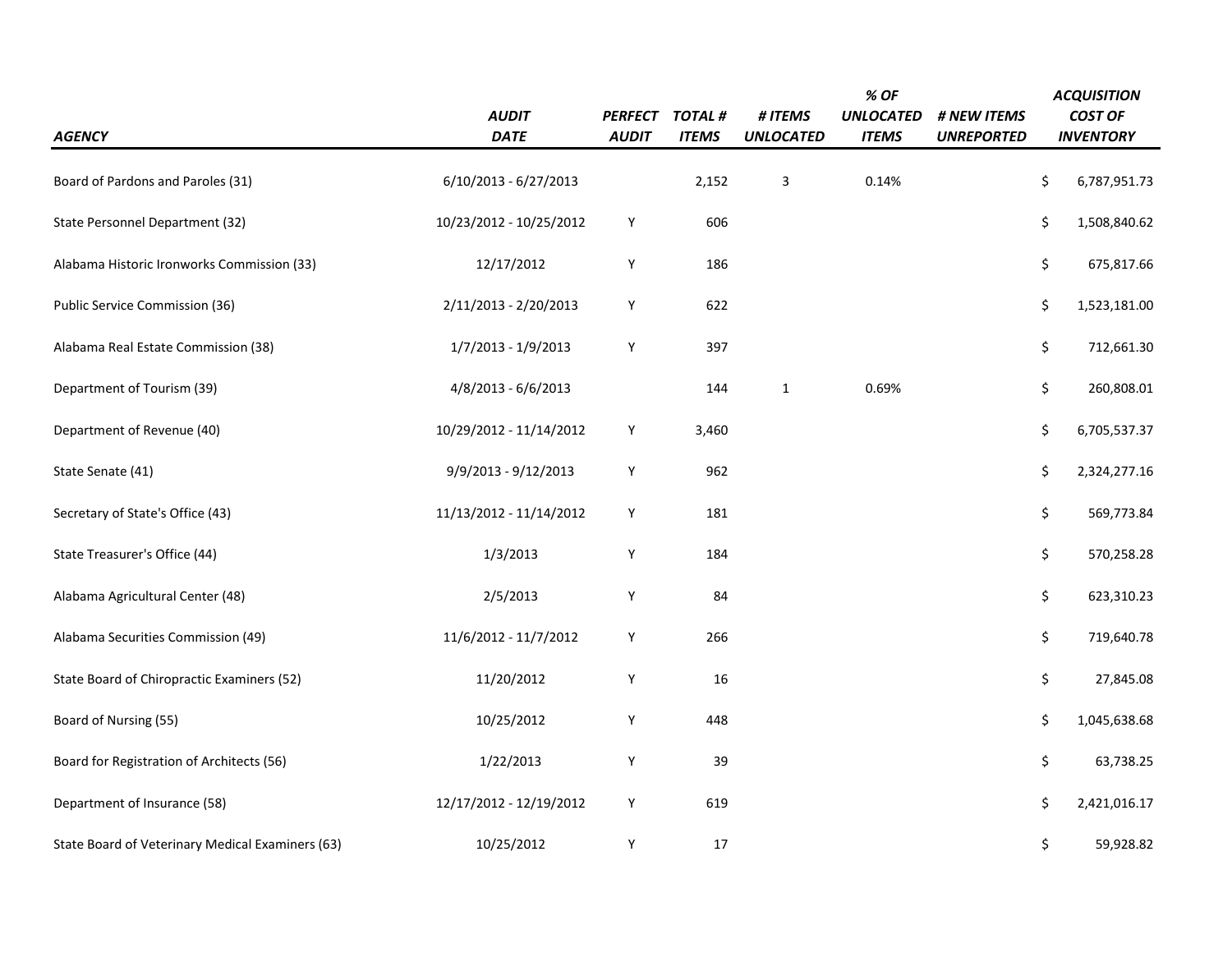|                                                       |                         |                |              |                  | % OF             |                   | <b>ACQUISITION</b> |
|-------------------------------------------------------|-------------------------|----------------|--------------|------------------|------------------|-------------------|--------------------|
|                                                       | <b>AUDIT</b>            | <b>PERFECT</b> | TOTAL #      | # ITEMS          | <b>UNLOCATED</b> | # NEW ITEMS       | <b>COST OF</b>     |
| <b>AGENCY</b>                                         | <b>DATE</b>             | <b>AUDIT</b>   | <b>ITEMS</b> | <b>UNLOCATED</b> | <b>ITEMS</b>     | <b>UNREPORTED</b> | <b>INVENTORY</b>   |
| Polygraph Examiners Board (65)                        | 1/23/2013               | Y              | $\mathbf{1}$ |                  |                  |                   | \$<br>876.00       |
| Soil and Water Conservation Committee (67)            | 2/7/2013                | Υ              | 42           |                  |                  |                   | \$<br>142,739.82   |
| Department of Commerce (69)                           | 1/14/2013               | Υ              | 218          |                  |                  |                   | \$<br>623,568.12   |
| Department of Finance Building Authority (70)         | 11/15/2012 - 11/20/2012 | Υ              | 160          |                  |                  |                   | \$<br>493,866.90   |
| Board of Cosmetology (71)                             | 10/24/2012              | Υ              | 60           |                  |                  |                   | \$<br>115,712.28   |
| Department of Finance Capitol Maintenance (76)        | 11/15/2012              | Υ              | 18           |                  |                  |                   | \$<br>53,418.03    |
| State Employees' Insurance Board (80)                 | 11/14/2012 - 12/6/2012  | Υ              | 296          |                  |                  |                   | \$<br>1,478,802.98 |
| Farmers Market Authority (81)                         | 2/5/2013                | Υ              | 56           |                  |                  |                   | \$<br>147,312.70   |
| Department of Youth Services (83)                     | 5/17/2013 - 5/18/2013   |                | 1,822        | 5                | 0.27%            |                   | \$<br>3,983,676.07 |
| Board of Heating & Air Conditioning Contractors (86)  | 1/15/2013               | Υ              | 150          |                  |                  |                   | \$<br>359,232.83   |
| Department of Child Abuse & Neglect Prevention (90)   | 11/15/2012              | Υ              | 81           |                  |                  |                   | \$<br>124,873.86   |
| Credit Union Administration (91)                      | 1/14/2013               | Υ              | 15           |                  |                  |                   | \$<br>28,202.59    |
| International Motor Sports Hall of Fame (93)          | 11/13/2012              | Υ              | 66           |                  |                  |                   | \$<br>2,003,005.01 |
| Department of Postsecondary Education (94)            | 3/26/2013               | Υ              | 408          |                  |                  |                   | \$<br>669,329.81   |
| Peace Officers Annuity Fund (98)                      | 12/18/2012              | Υ              | 17           |                  |                  |                   | \$<br>25,459.38    |
| Department of Finance Office of Fleet Management (99) | 1/2/2013 - 1/7/2013     | Υ              | 192          |                  |                  |                   | \$<br>2,397,283.75 |
| Alabama Agriculture Museum Board (AA)                 | 1/8/2013                | Υ              | $\mathsf S$  |                  |                  |                   | \$<br>9,083.00     |
| Peace Officers Standard & Training Commission (AB)    | 10/23/2012              | Υ              | 149          |                  |                  |                   | \$<br>245,732.21   |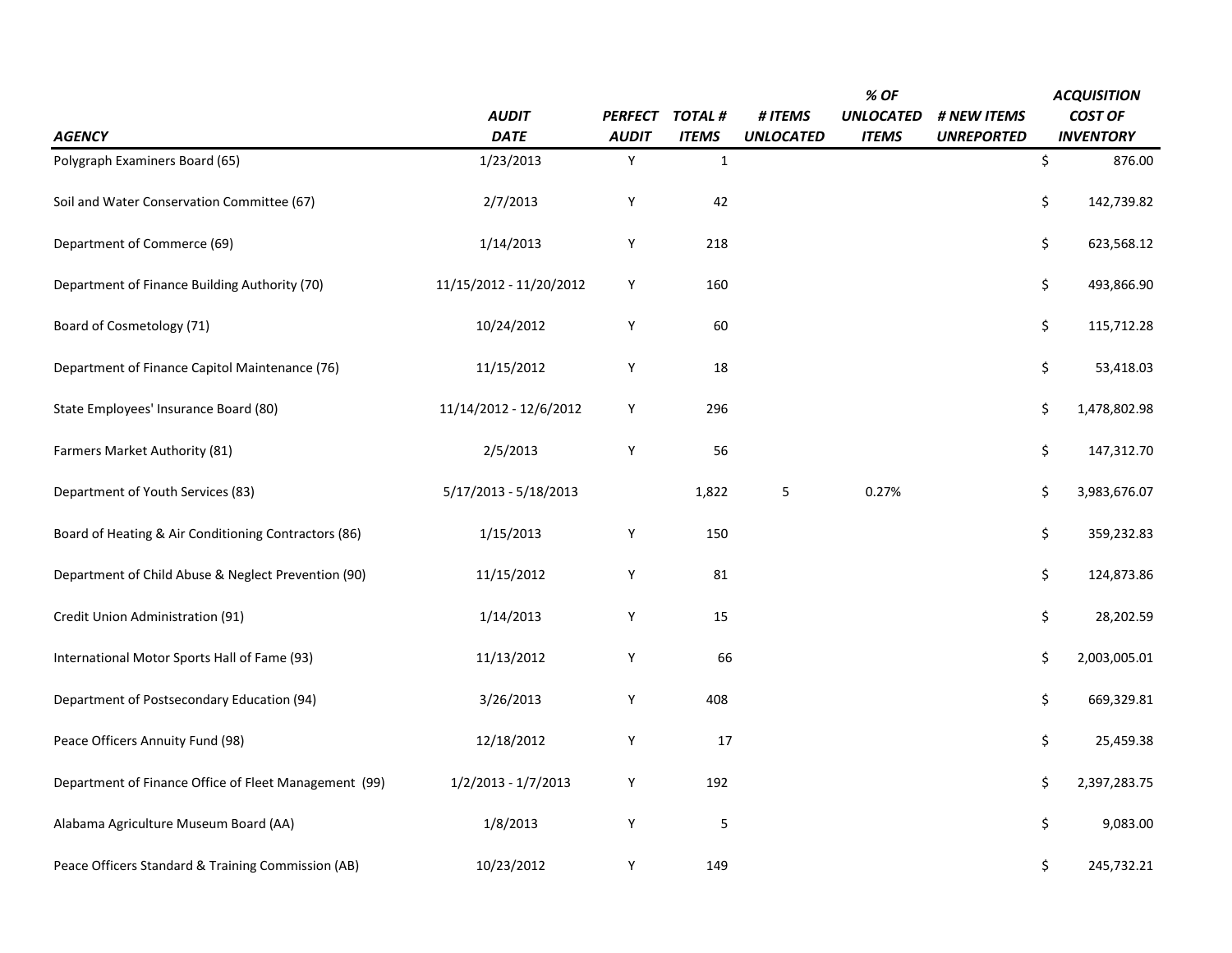| <b>AGENCY</b>                                          | <b>AUDIT</b><br><b>DATE</b> | <i><b>PERFECT</b></i><br><b>AUDIT</b> | <b>TOTAL#</b><br><b>ITEMS</b> | # ITEMS<br><b>UNLOCATED</b> | % OF<br><b>UNLOCATED</b><br><b>ITEMS</b> | # NEW ITEMS<br><b>UNREPORTED</b> | <b>ACQUISITION</b><br><b>COST OF</b><br><b>INVENTORY</b> |
|--------------------------------------------------------|-----------------------------|---------------------------------------|-------------------------------|-----------------------------|------------------------------------------|----------------------------------|----------------------------------------------------------|
| Administrative Office of Courts (AC)                   | 2/19/2013 - 3/28/2013       |                                       | 10,966                        | 187                         | 1.71%                                    | 113                              | \$<br>15,356,612.05                                      |
| Historic Chattahoochee Commission (AE)                 | 10/24/2012                  | Υ                                     | 33                            |                             |                                          |                                  | \$<br>60,729.16                                          |
| Board of Examiners of Nursing Home Administrators (AG) | 12/18/2012                  | Υ                                     | 5                             |                             |                                          |                                  | \$<br>7,675.85                                           |
| Board of Examiners of Landscape Architects (AK)        | 12/19/2012                  | Υ                                     | $\mathbf{1}$                  |                             |                                          |                                  | \$<br>857.59                                             |
| Board of Dental Examiners (AN)                         | 2/6/2013                    | Υ                                     | 64                            |                             |                                          |                                  | \$<br>145,685.18                                         |
| Criminal Justice Information Center (AO)               | 1/8/2013 - 1/9/2013         |                                       | 633                           | $\mathbf{1}$                | 0.16%                                    |                                  | \$<br>4,538,257.02                                       |
| Office of Proscecution Services (AP)                   | $6/10/2013 - 6/27/2013$     |                                       | 541                           | $\mathbf 2$                 | 0.37%                                    |                                  | \$<br>1,699,387.56                                       |
| Board of Funeral Service (AQ)                          | 12/18/2012                  | Υ                                     | $\,8\,$                       |                             |                                          |                                  | \$<br>10,338.00                                          |
| Legislative Fiscal Office (AR)                         | 12/20/2012 - 1/7/2013       | Υ                                     | 61                            |                             |                                          |                                  | \$<br>82,351.09                                          |
| Board of Social Work Examiners (AS)                    | 10/23/2012                  | Υ                                     | $\,8\,$                       |                             |                                          |                                  | \$<br>20,550.20                                          |
| Alabama Fire College & Personnel Standards Comm. (AU)  | 11/14/2012                  |                                       | 61                            | $\mathbf{1}$                | 1.64%                                    |                                  | \$<br>125,030.14                                         |
| Plumbers and Gas Fitters Examining Board (AW)          | 2/11/2013                   | Υ                                     | 92                            |                             |                                          |                                  | \$<br>460,613.80                                         |
| State Board of Public Accountancy (AX)                 | 11/13/2012                  | Υ                                     | 67                            |                             |                                          |                                  | \$<br>91,369.09                                          |
| Board of Physical Therapy (AY)                         | 11/20/2012                  | Υ                                     | 17                            |                             |                                          |                                  | \$<br>19,075.62                                          |
| <b>Surface Mining Commission (AZ)</b>                  | 2/11/2013                   | Υ                                     | 165                           |                             |                                          |                                  | \$<br>685,600.89                                         |
| USS Alabama Battleship Memorial Park (BA)              | 11/8/2012                   |                                       | 206                           | $\overline{2}$              | 0.97%                                    |                                  | \$<br>468,886.50                                         |
| Board of Examiners in Psychology (BB)                  | 11/13/2012                  | Υ                                     | 21                            |                             |                                          |                                  | \$<br>23,966.09                                          |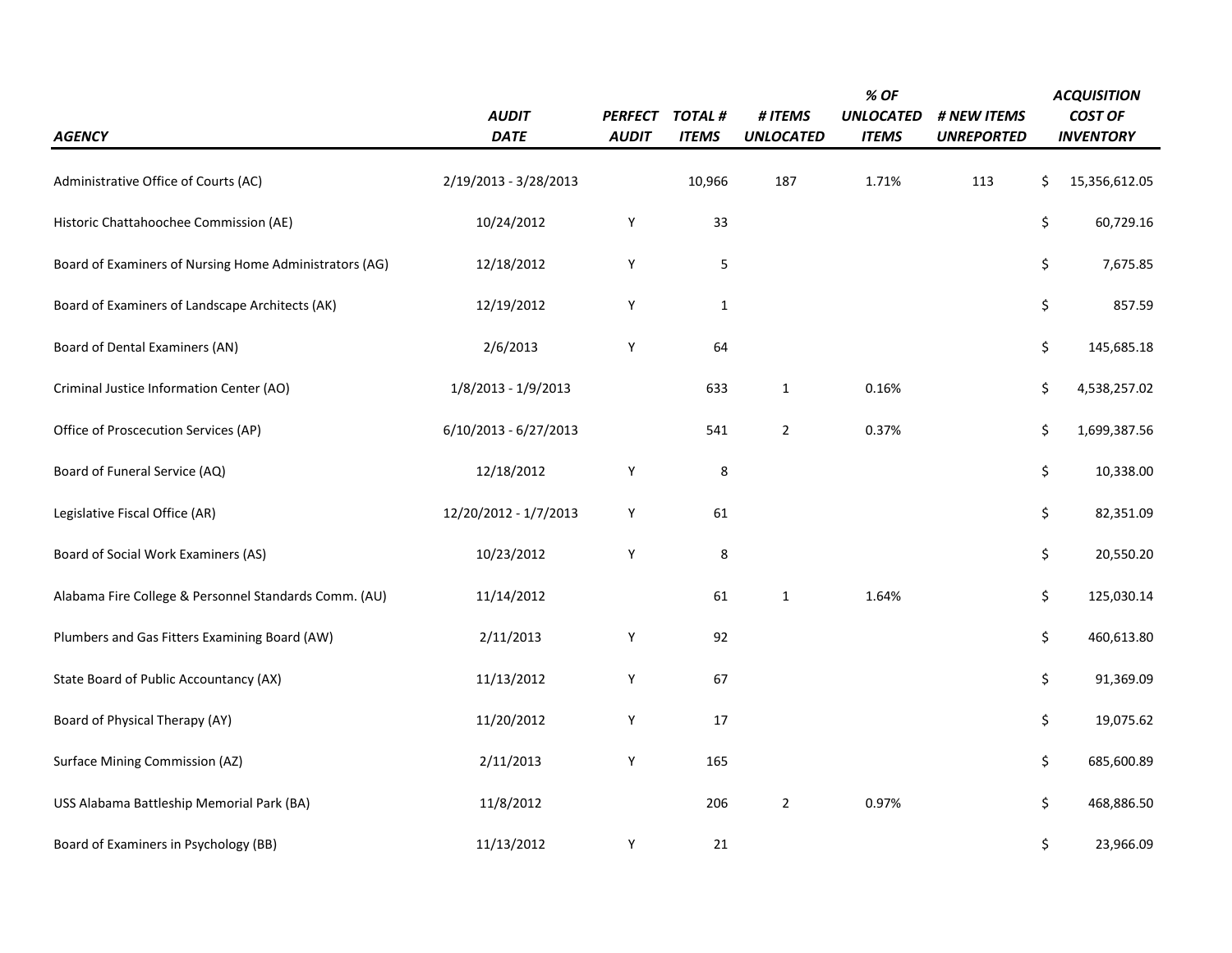|                                                           |                         |                |                |                  | % OF             |                   | <b>ACQUISITION</b> |
|-----------------------------------------------------------|-------------------------|----------------|----------------|------------------|------------------|-------------------|--------------------|
|                                                           | <b>AUDIT</b>            | <b>PERFECT</b> | TOTAL#         | # ITEMS          | <b>UNLOCATED</b> | # NEW ITEMS       | <b>COST OF</b>     |
| <b>AGENCY</b>                                             | <b>DATE</b>             | <b>AUDIT</b>   | <b>ITEMS</b>   | <b>UNLOCATED</b> | <b>ITEMS</b>     | <b>UNREPORTED</b> | <b>INVENTORY</b>   |
| Lieutenant Governor's Office (BD)                         | 11/7/2012               | Y              | 37             |                  |                  |                   | \$<br>45,115.47    |
| State Board of Occupational Therapy (BH)                  | 2/13/2013               | Υ              | 12             |                  |                  |                   | \$<br>17,376.15    |
| Office of Voter Registration (BL)                         | 4/8/2013                | Υ              | 5              |                  |                  |                   | \$<br>4,507.38     |
| Supreme Court and State Law Library (BM)                  | 12/17/2012 - 1/7/2013   | Υ              | 167            |                  |                  |                   | \$<br>378,489.08   |
| Choctawhatchee, Pea & Yellow Rivers                       |                         |                |                |                  |                  |                   |                    |
| Watershed Management Authority (BO)                       | 10/24/2012              | Υ              | 13             |                  |                  |                   | \$<br>661,733.90   |
| Governor's Office on Disability (BR)                      | 10/25/2012              | Υ              | 16             |                  |                  |                   | \$<br>23,797.03    |
| Board for Registered Interior Designers (BU)              | 2/6/2013                | Υ              | $\sqrt{4}$     |                  |                  |                   | \$<br>7,607.00     |
| Department of Finance Central Mail and Supply (CM)        | 1/3/2013                | Y              | 72             |                  |                  |                   | \$<br>2,577,974.10 |
| State Board of Examiners for Dietetics (DN)               | 10/24/2012              | Υ              | 4              |                  |                  |                   | \$<br>7,978.75     |
| Board of Examiners of Assisted Living Administrators (EL) | 2/13/2013               | Υ              | $\overline{2}$ |                  |                  |                   | \$<br>1,931.00     |
| Department of Finance Accounting and Controls (FA)        | 1/7/2013                | Υ              | 83             |                  |                  |                   | \$<br>101,804.01   |
| Department of Finance Legal (FL)                          | 1/7/2013                | Y              | 37             |                  |                  |                   | \$<br>35,949.20    |
| Department of Finance Personnel (FP)                      | 1/7/2013                | Υ              | 15             |                  |                  |                   | \$<br>11,022.86    |
| Office of Helping America Vote Act (HAVA) (HA)            | $6/10/2013 - 6/23/2013$ |                | 890            | 8                | 0.90%            |                   | \$<br>5,151,186.22 |
| Home Builders Licensure Board (HB)                        | 2/7/2013                | Υ              | 156            |                  |                  |                   | \$<br>494,617.07   |
| Alabama Hearing Instrument Dealers Board (HI)             | 10/24/2012              | Υ              | 5              |                  |                  |                   | \$<br>4,751.70     |
| Judicial Building Authority (JB)                          | 3/25/2013               | Υ              | 458            |                  |                  |                   | \$<br>636,403.78   |